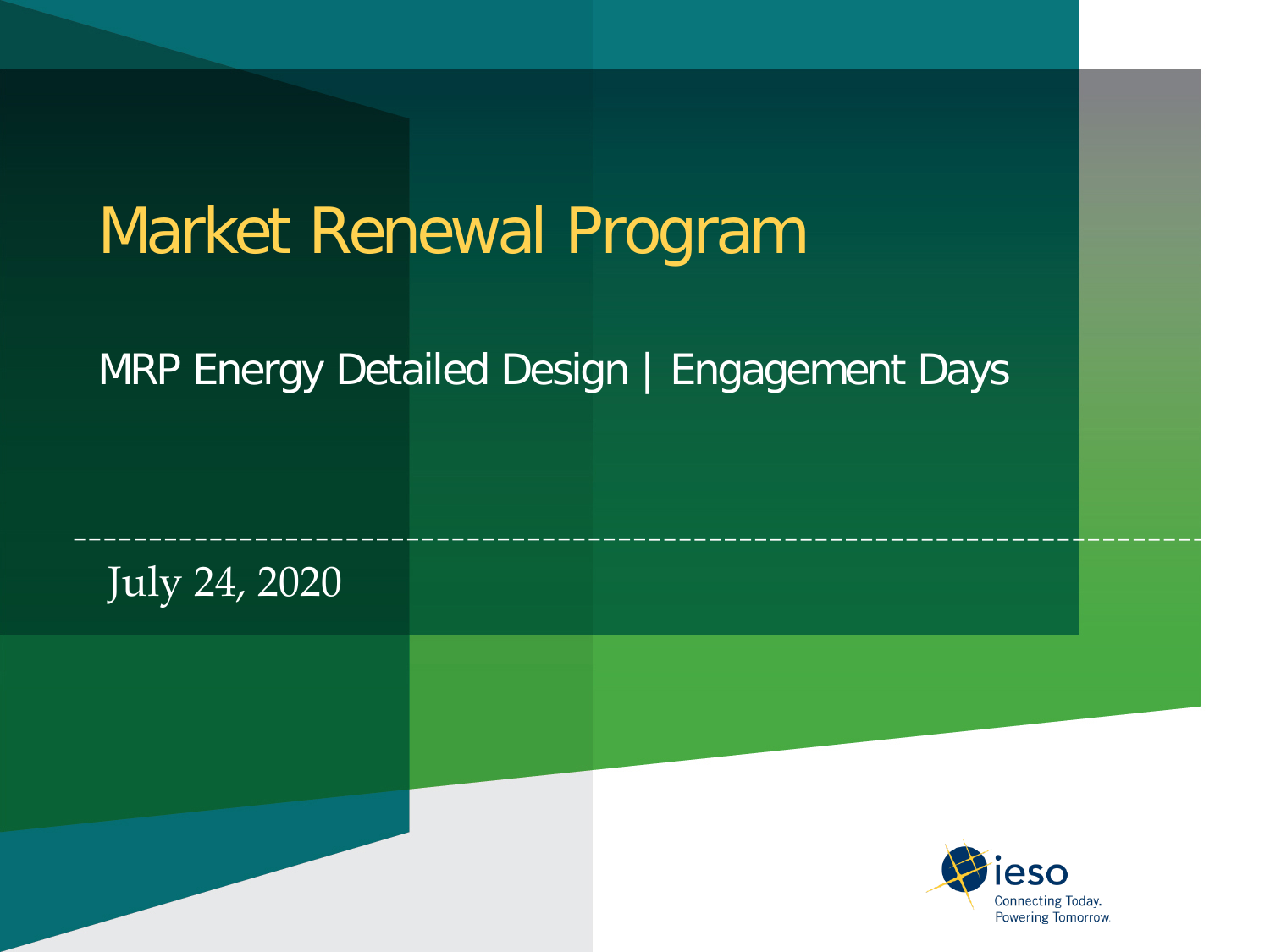## Today's Objective

- Share the high-level plan for engaging with stakeholders on market rules and market manuals
- Provide an update on the publishing timelines for the three calculation engine design documents
	- Day-Ahead, Pre-Dispatch, and Real-Time
- Outline next steps for engaging with stakeholders on reference levels and reference quantities

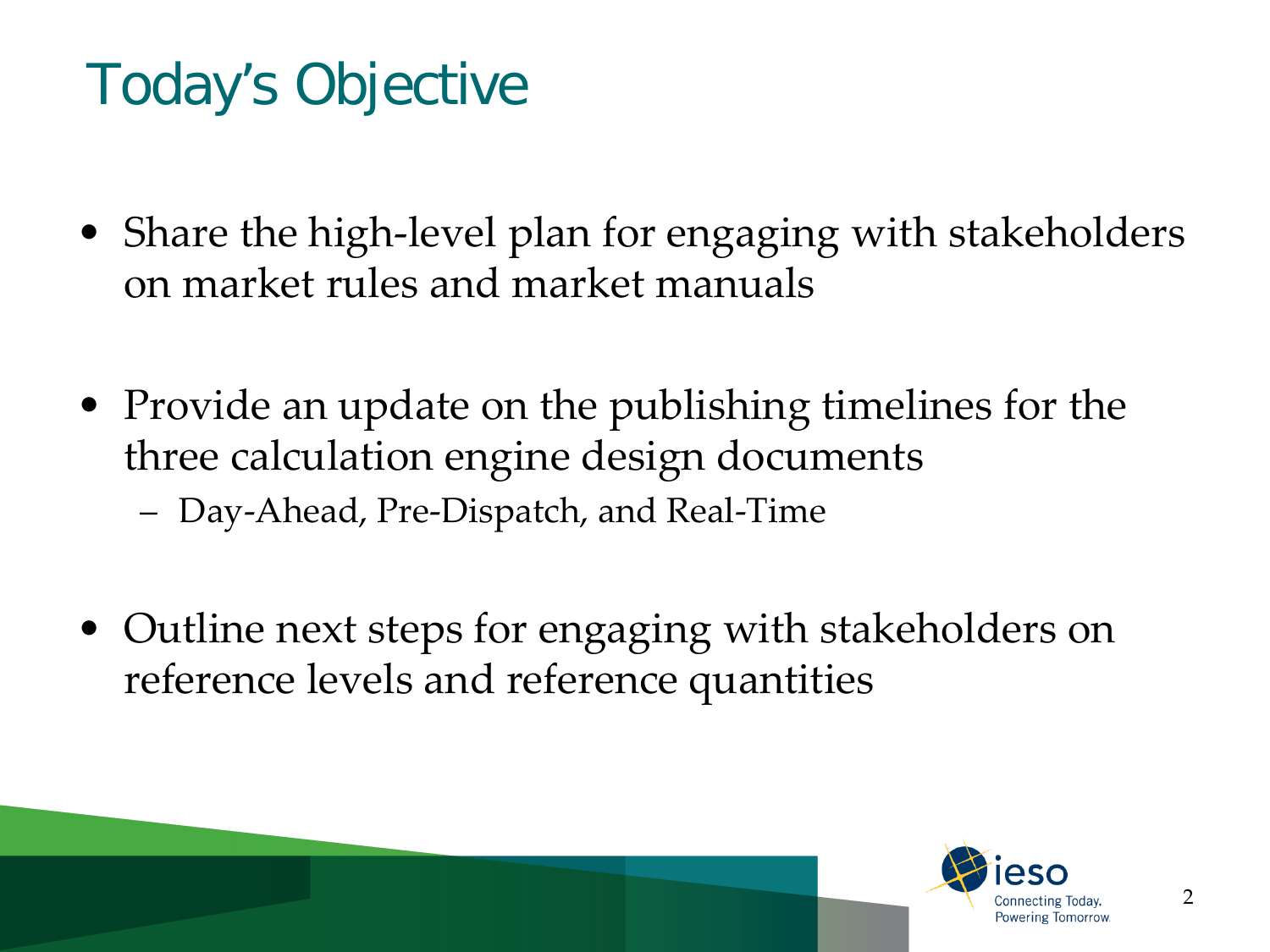#### MRP Energy Detailed Design

- MRP detailed design is comprised of 13 documents that describe the end-to-end process of participation in the energy market.
- Stakeholders are provided a period of review for each batch of draft documents and encouraged to provide feedback to determine if any edits to the documents are required before transitioning to the implementation phase (i.e. draft rules, manuals, training, etc.)
- Currently, four draft design documents are being reviewed with feedback due this month:
	- Offers, Bids and Data Inputs; Market Power Mitigation; Grid and Market Operations Integration; and Market Settlement
- The final three draft documents to be released are:
	- Calculation Engines (Day-Ahead Market, Pre-Disptach and Real-Time)

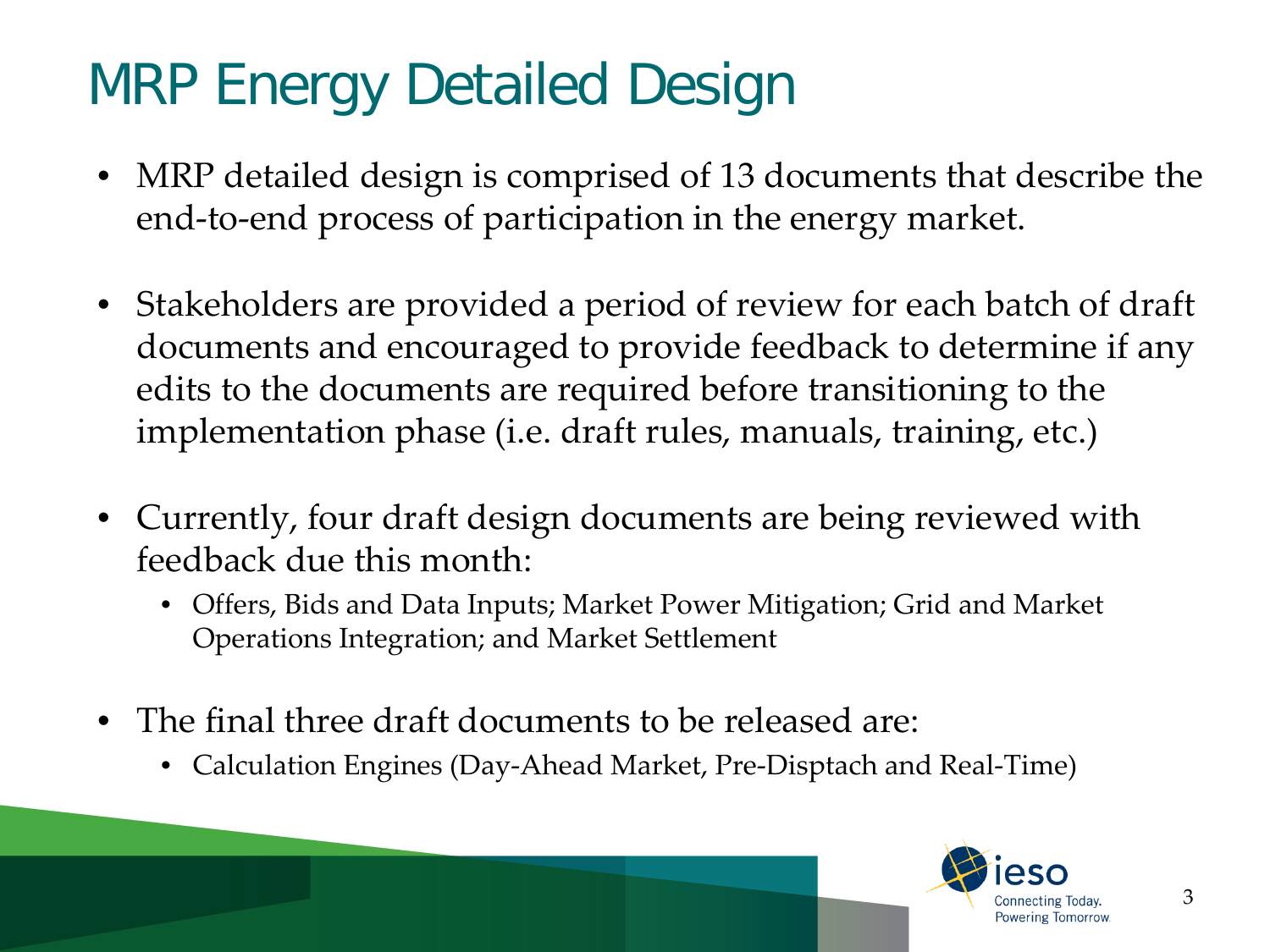# Update on Calculation Engine Design Documents

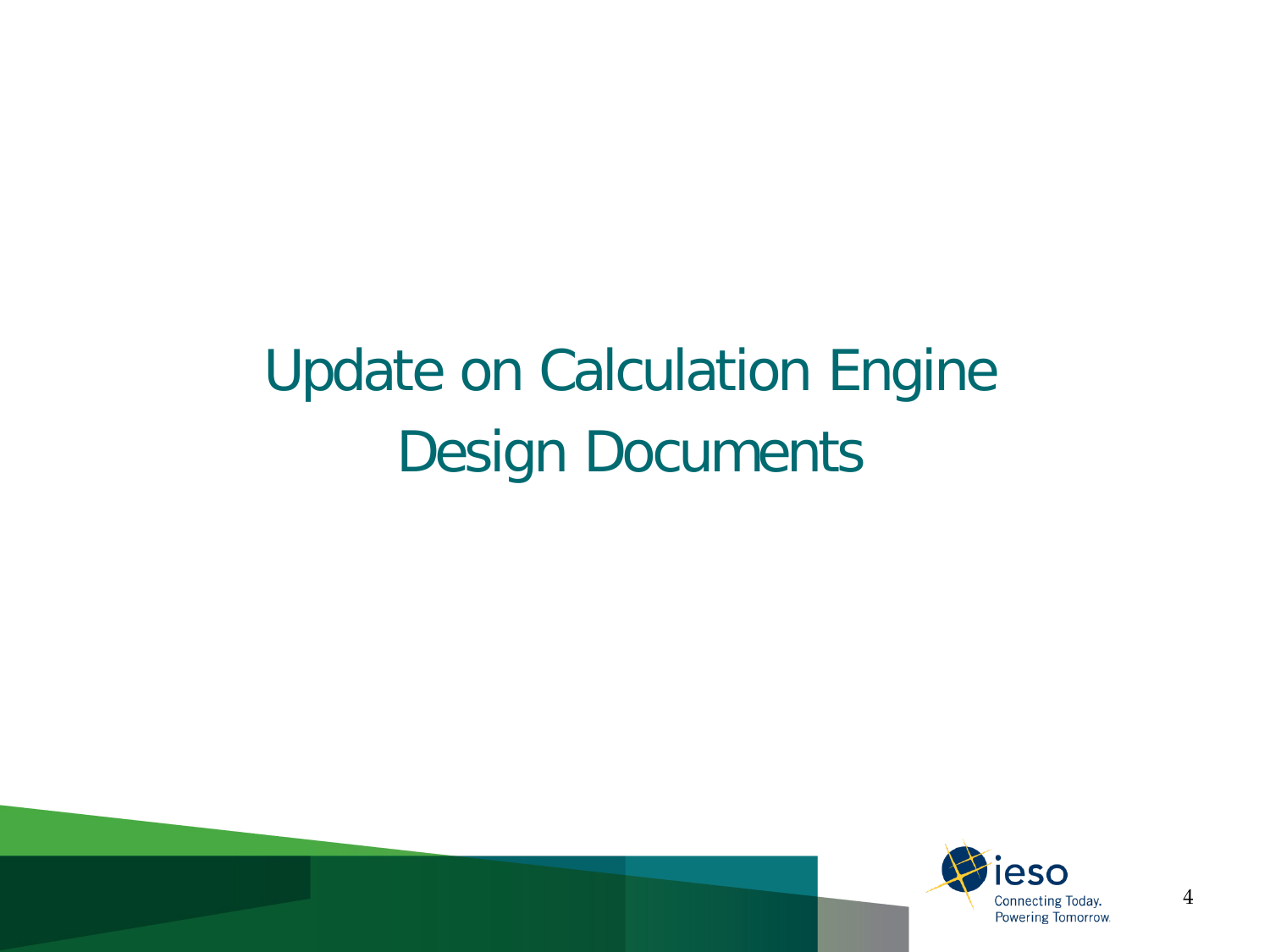## Calculation Engine Design Document Publishing Dates

| <b>Design Document</b>                 | <b>Planned Date</b> | <b>Revised Date</b> |
|----------------------------------------|---------------------|---------------------|
| Day-Ahead Calculation<br>Engine        | July 27, 2020       | July 27, 2020       |
| Pre-Dispatch Calculation<br>Engine     |                     | September 30, 2020  |
| <b>Real-Time Calculation</b><br>Engine |                     | August 31, 2020     |

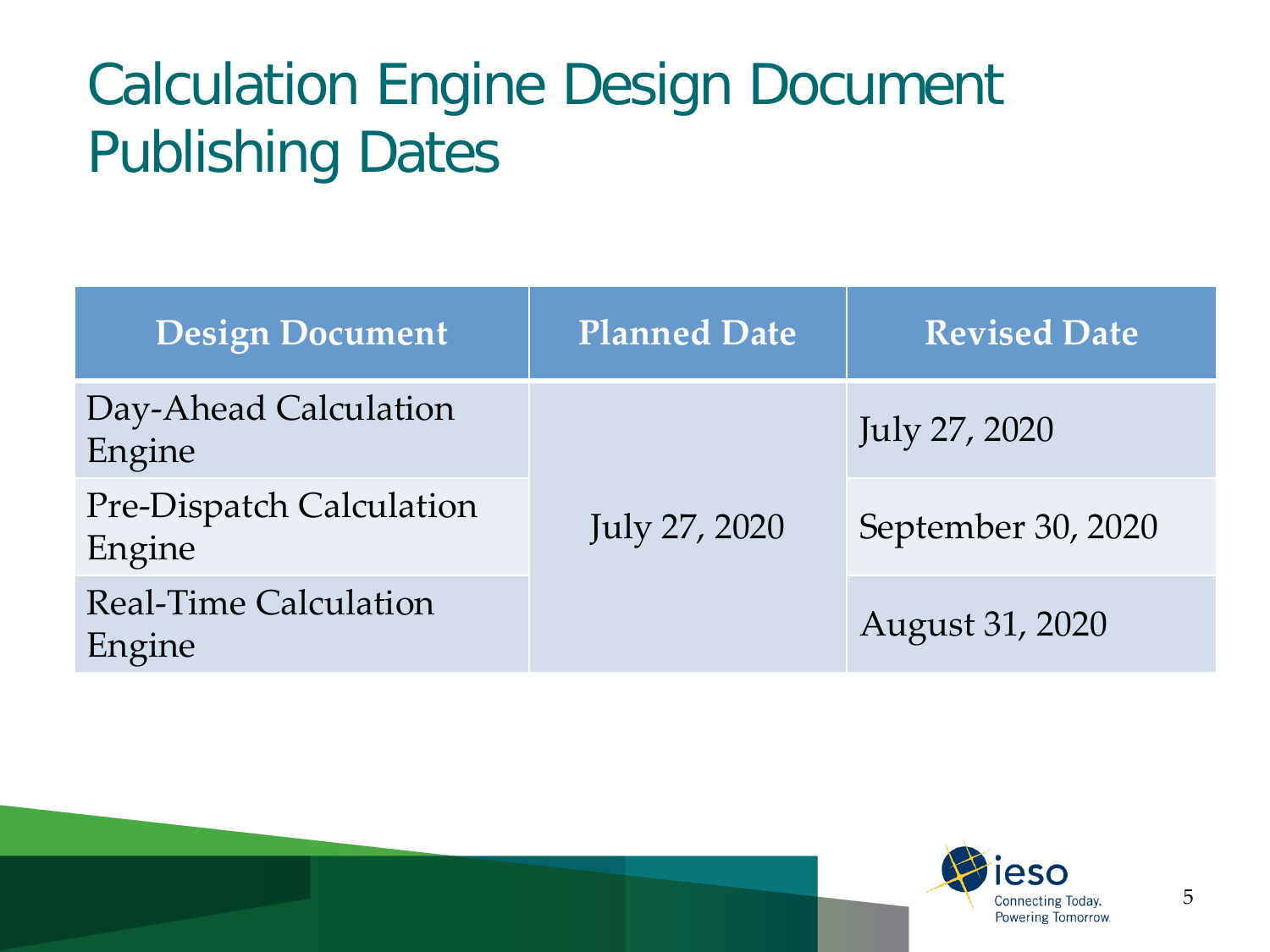## Calculation Engine Technical Session

- The IESO will host a technical session on the calculation engines in August
- This session will cover the structure and functions of the calculation engines, including scheduling and pricing

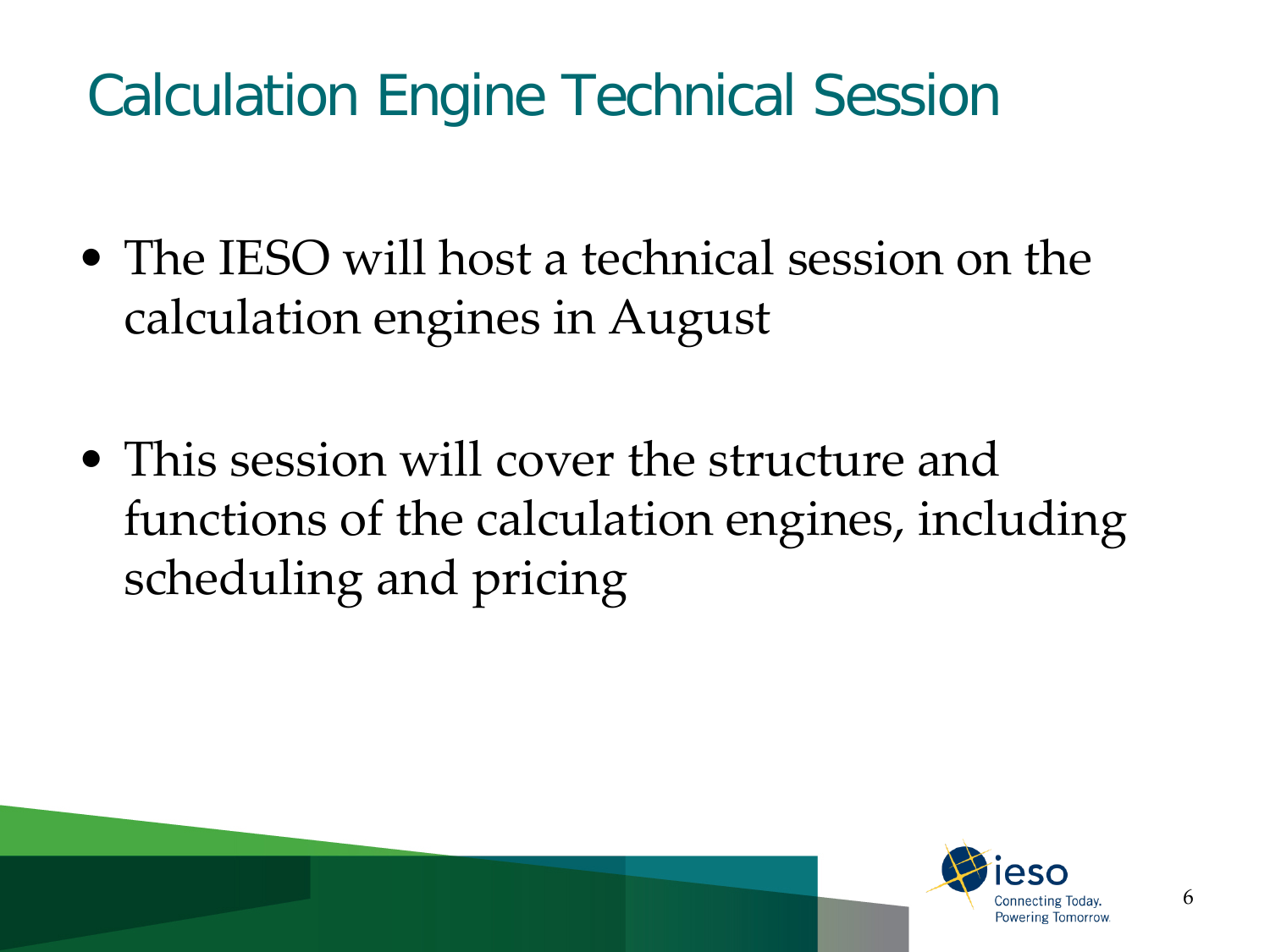#### Market Manuals and Market Rules Engagement

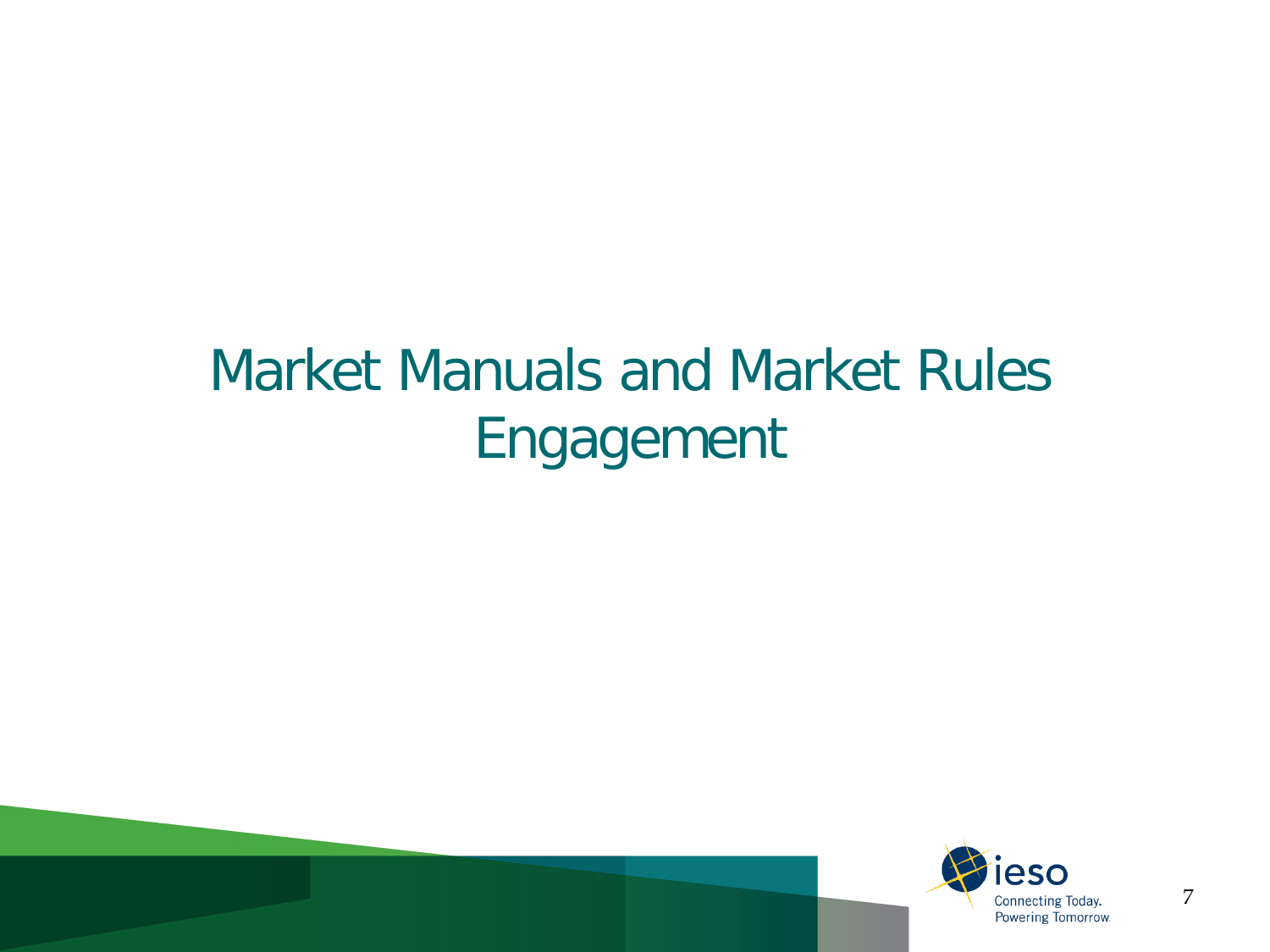#### Market Rules and Market Manuals Batches

1. Market Entry (Authorization and Participation; Facility Registration) and Prudentials

2. Market Power Mitigation

3. Market and System Operations (Offers, Bids, and Data Inputs; Grid and Markets Operation Integration)

4. Settlements, Metering, Billing, and Publishing and Reporting

5. Calculation Engines

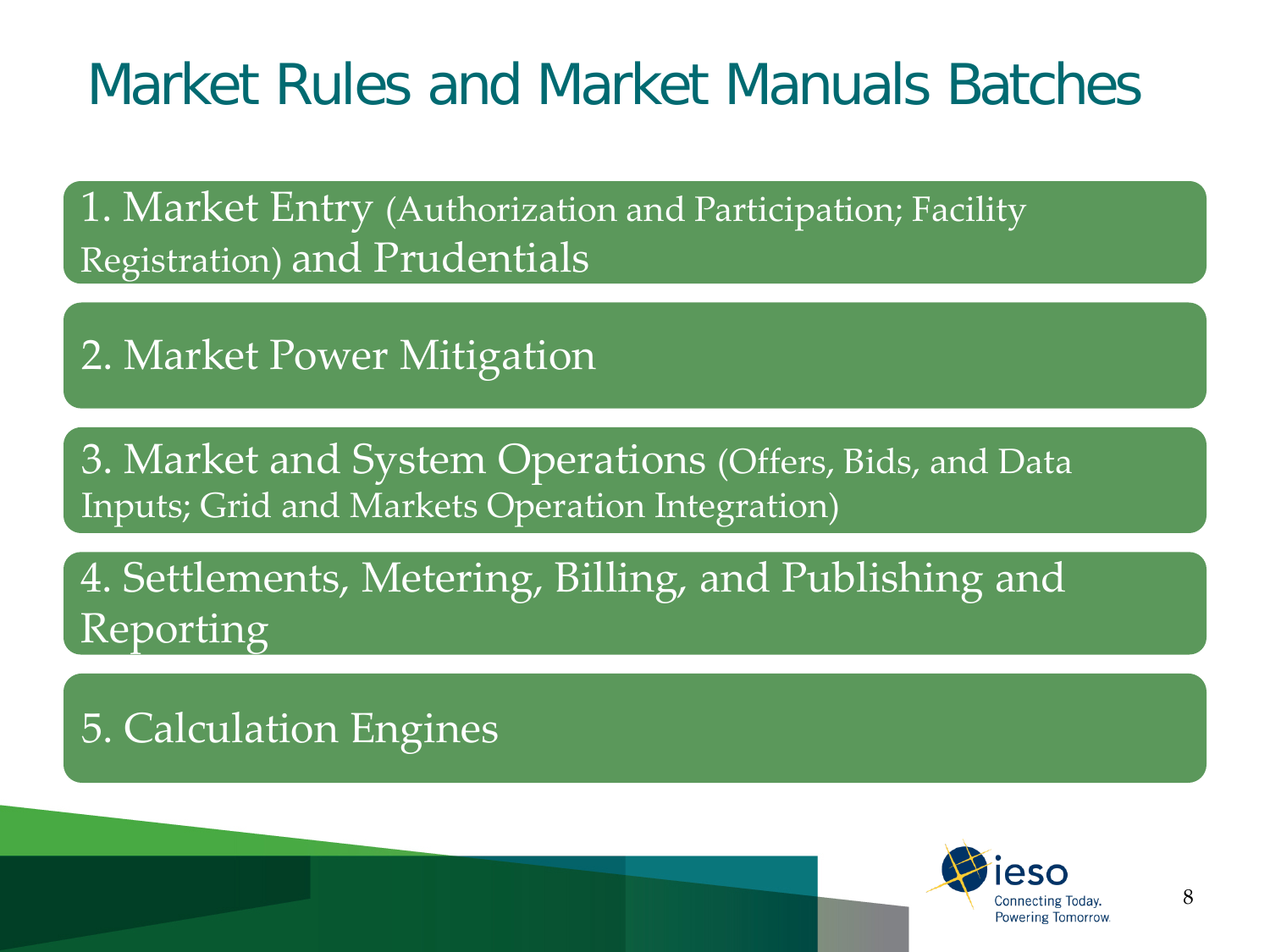#### Stakeholder Review Process

- The IESO will support external stakeholders in their review of each batch of market rules and market manuals by:
	- Providing education on what is changing
	- Holding engagement meeting(s) during the comment period of each batch to discuss comments and questions
	- IESO will respond to stakeholder feedback and post revised rules and manuals as required
- Stakeholder feedback will also be reviewed by the Technical Panel

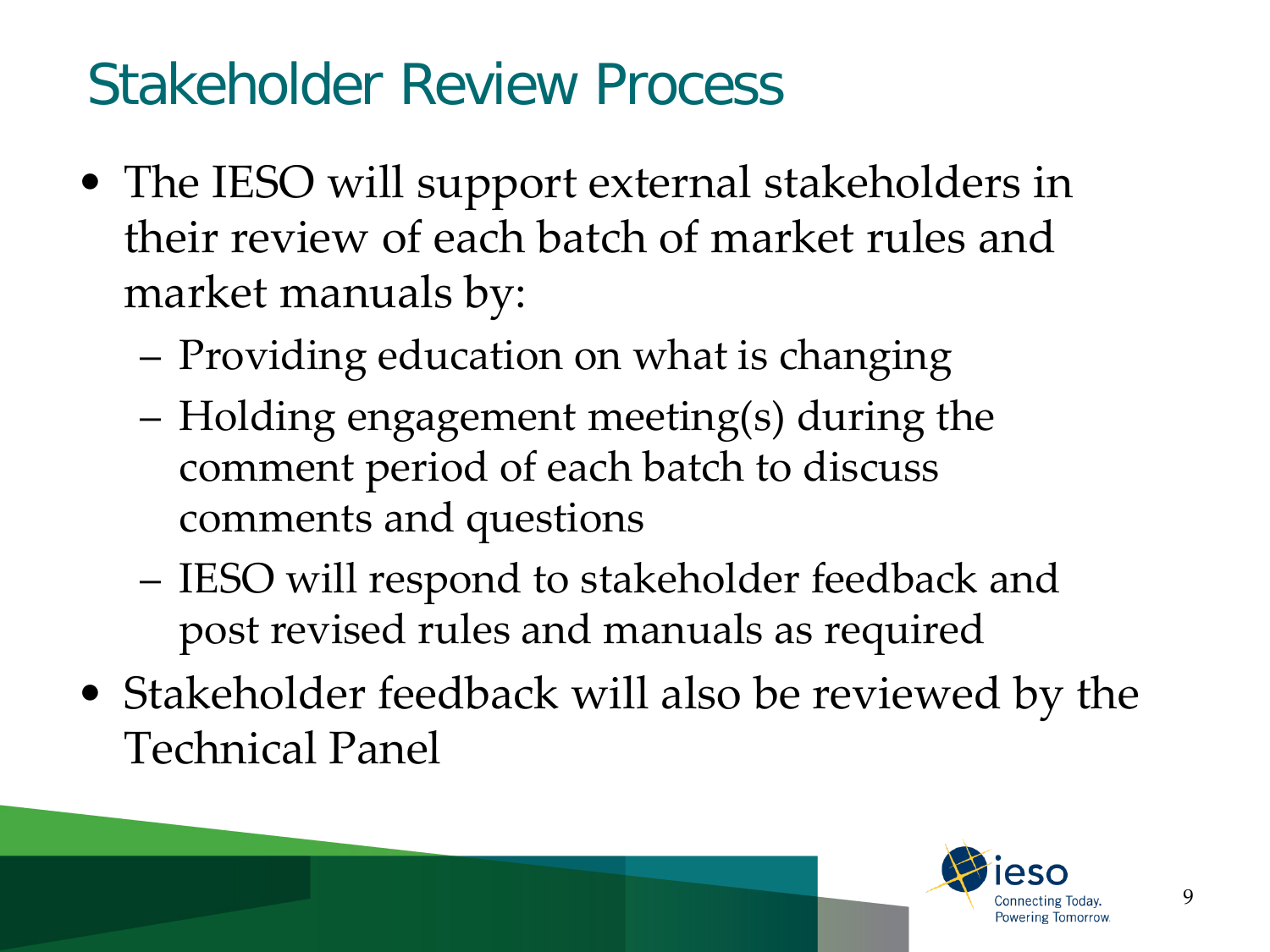#### Stakeholder Review Timelines (Draft)





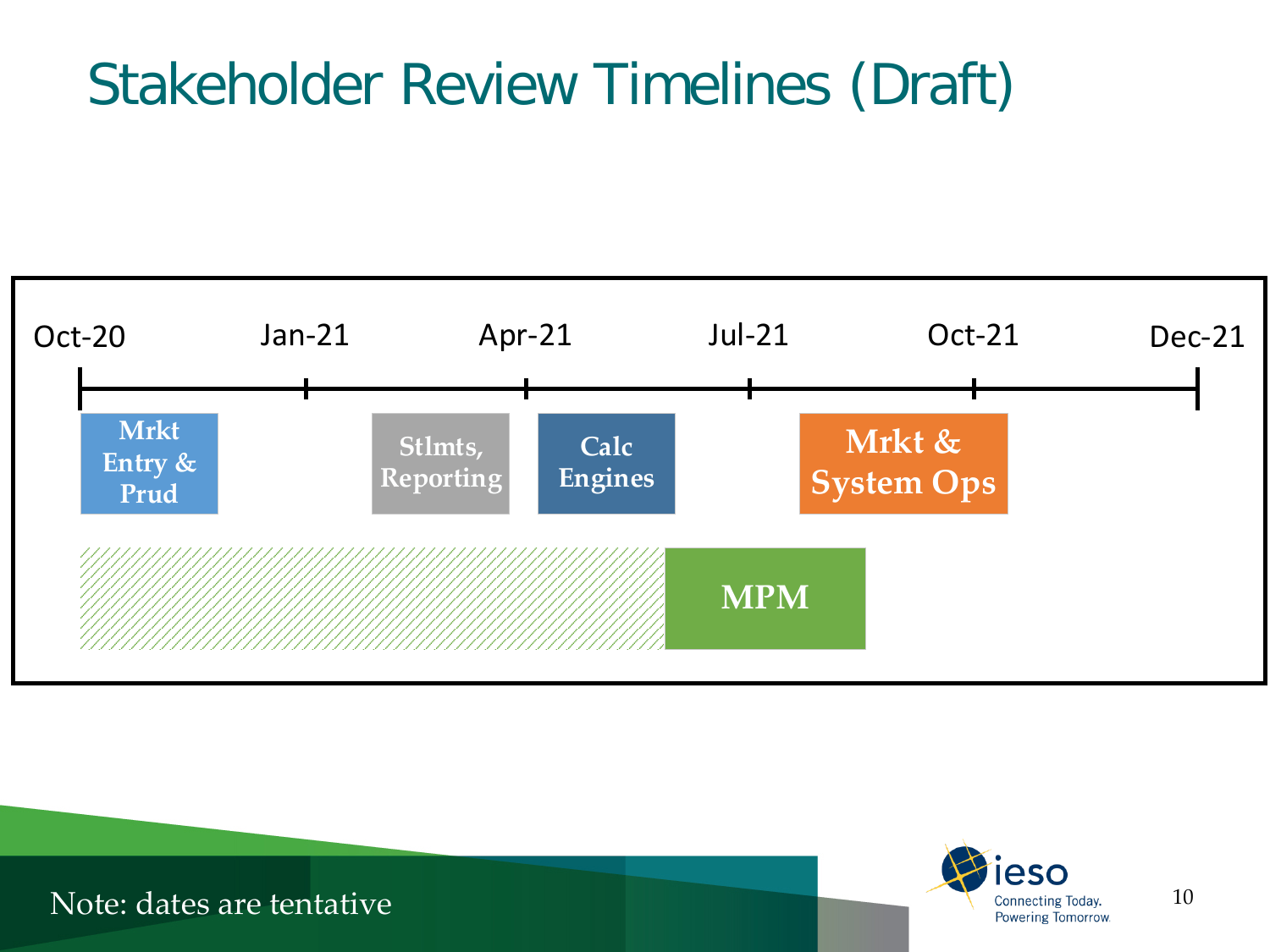# Engagement on Reference Levels and Reference Quantities

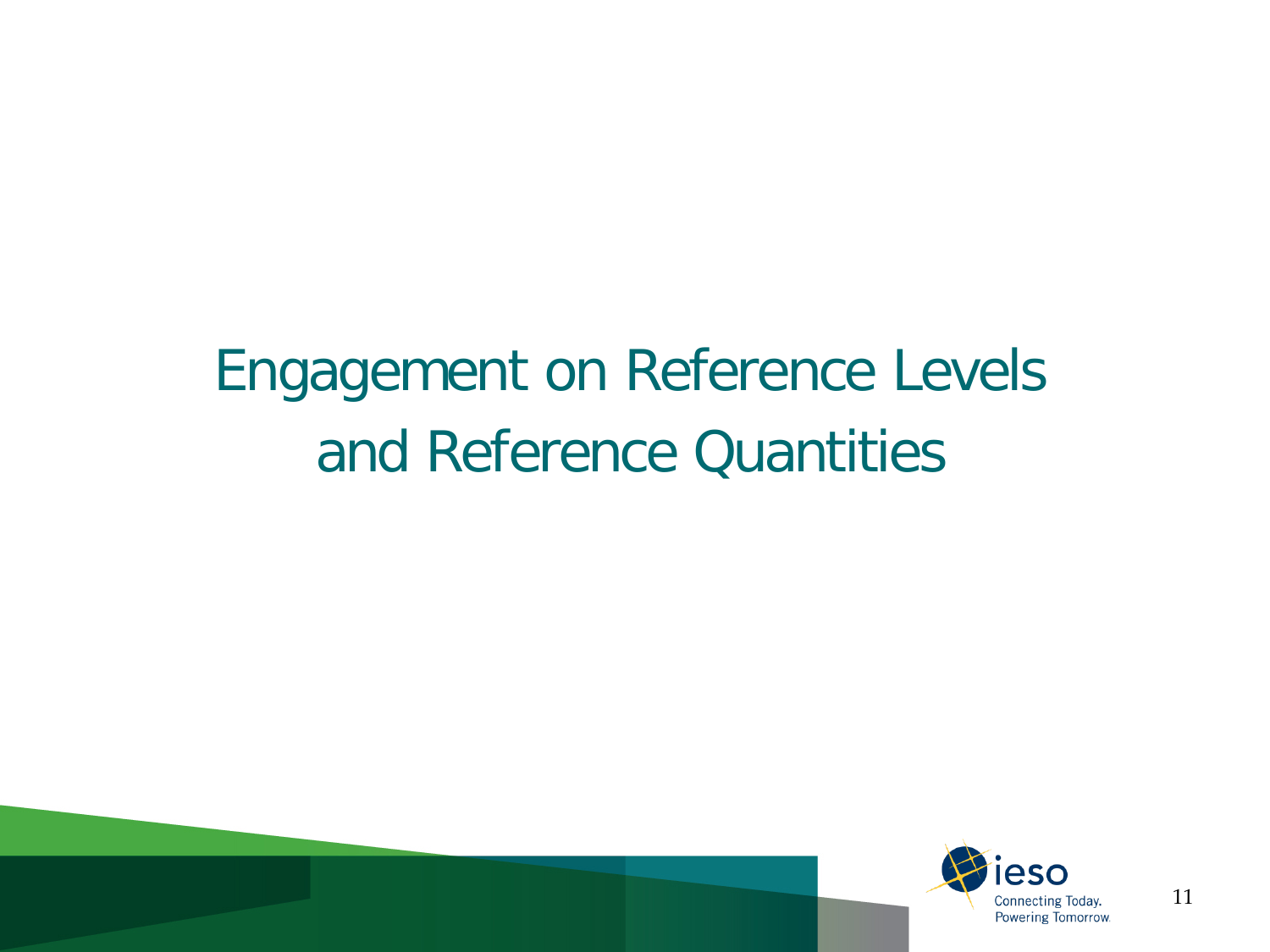## Engagement Objectives

- Promote stakeholder understanding of the methodology that will be used to develop reference levels and quantities for the new market power mitigation framework
- Obtain stakeholder input on the methodology for each technology type

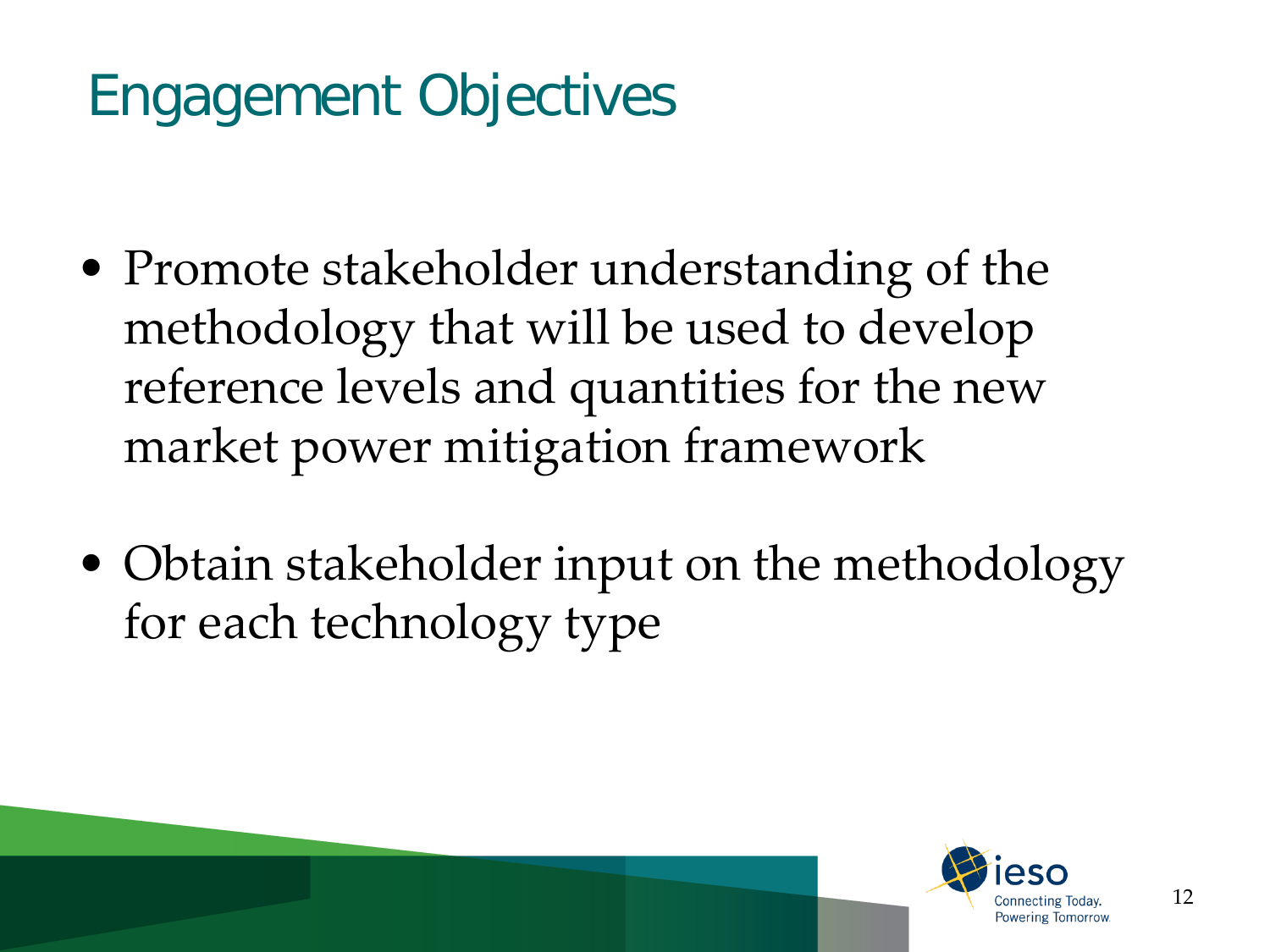#### Reference Levels and Reference Quantities: Engagement Activities & Timelines

| Timing*                                 | <b>Engagement Activity</b>                                                                                                                                                                                                     |
|-----------------------------------------|--------------------------------------------------------------------------------------------------------------------------------------------------------------------------------------------------------------------------------|
| August 2020                             | Introductory meeting to discuss reference levels and<br>$\bullet$<br>quantities, high-level scope, and draft engagement plan <sup>(1)</sup><br>Workbooks for each technology type will be provided in<br>$\bullet$<br>advance. |
| <b>September to</b><br>December<br>2020 | Meetings organized by technology type<br>$\bullet$<br>Market participants to review and revise workbooks <sup>(2)</sup>                                                                                                        |
| Late 2020/2021                          | IESO to establish reference levels and quantities for<br>$\bullet$<br>individual resources<br>Additional one-on-one meetings with market<br>$\blacksquare$<br>participants (as required)                                       |

#### *Notes:*

*(1) More information/detailed engagement plan will be provided at the engagement session in August (2) Outcome of this engagement will be reflected in IESO Market Rules and Manuals in mid-2021*

#### \*Dates are tentative

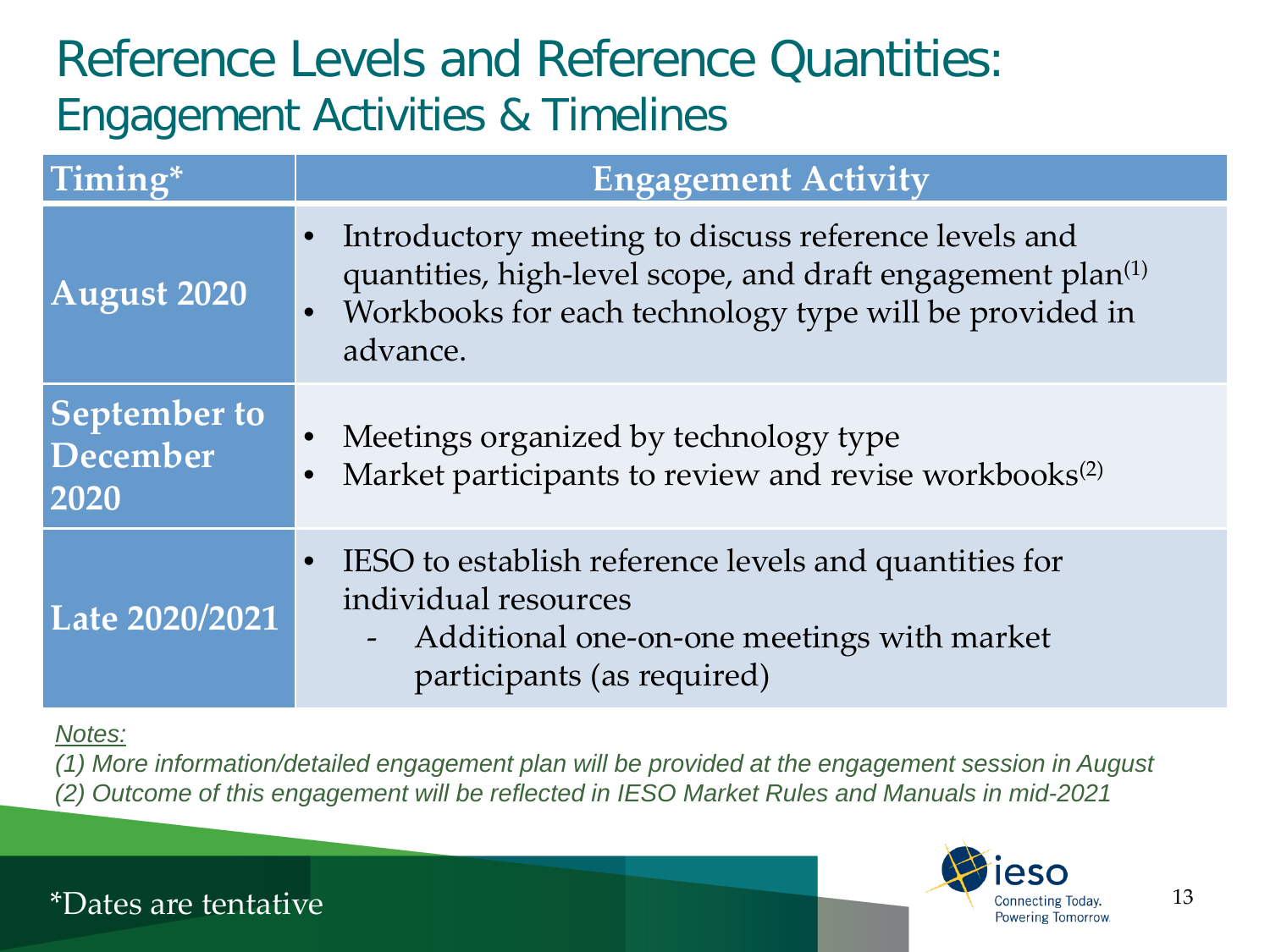#### Engagement Activities & Timelines Cont'd

- The first engagement webinar on reference levels and reference quantities will be in held in August
- The date of the webinar and meeting materials will be communicated to MRP stakeholders via email and through the IESO Bulletin
	- Visit [ieso.ca/subscribe](http://www.ieso.ca/subscribe) to sign up to receive the weekly bulletin and MRP newsletter

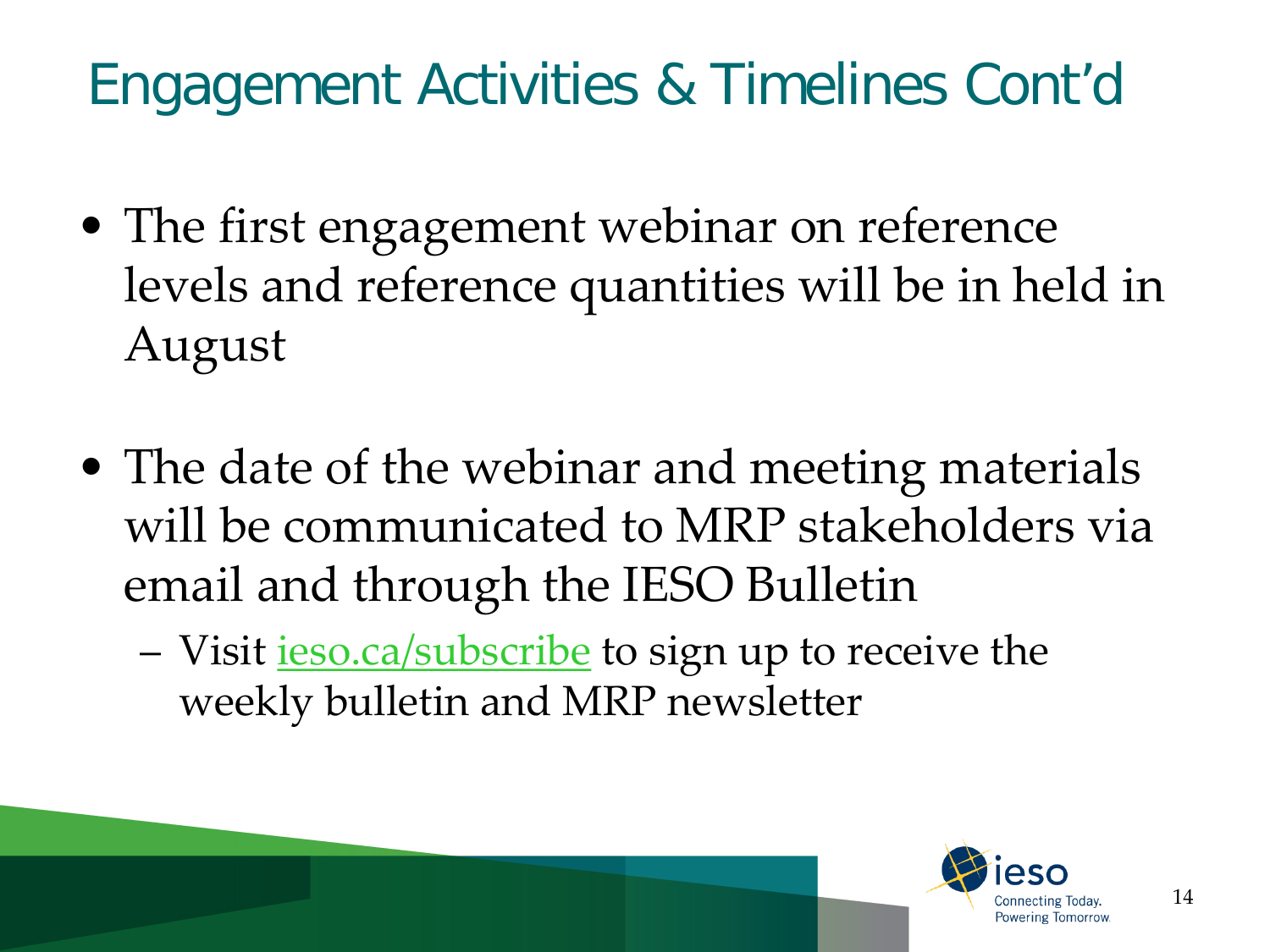#### Next Steps

- July 27: Release the Day-Ahead Calculation Engine design document for stakeholder review
- August: Calculation Engines Technical Session, and Reference Level & Reference Quantity Engagement Meeting (Dates TBD)
- For more information, or to register for upcoming MRP engagement sessions, please contact **engagement@ieso.ca** or visit the [MRP Energy webpage](http://www.ieso.ca/Market-Renewal/Stakeholder-Engagements/Energy-Detailed-Design-Engagement)